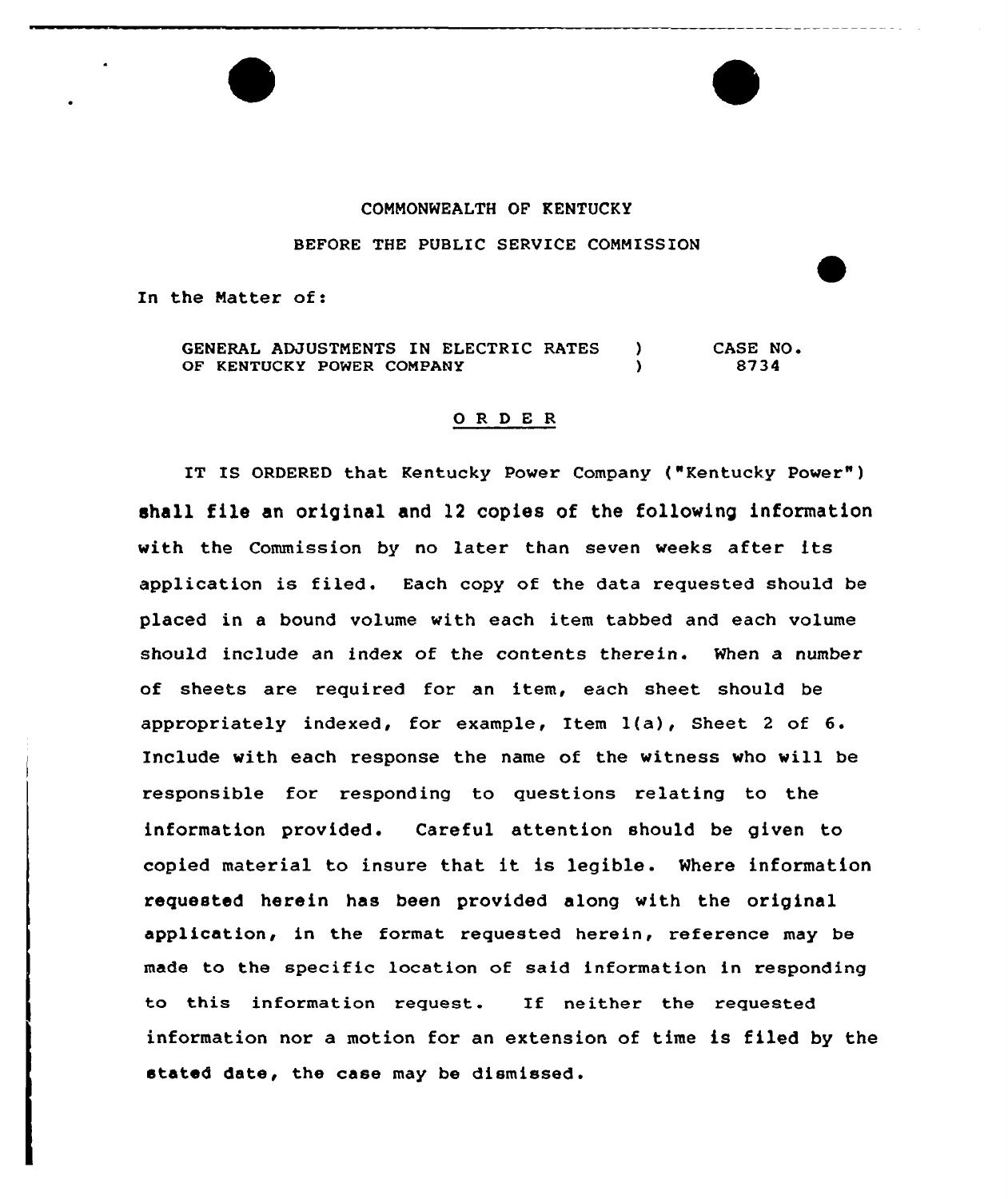1. Item 18c of the response to the Commission's first request for information shows \$16,047,000 in salaries and wages charged to expense during the test year. Provide, in a format similar to lines 1 through 11 of 18c, Kentucky Power's annualized salaries and wages at December 31, 1982.

and the control of

2. Provide a detailed description of the employee savings plan to which the company contributed 8329,000 during the test year. Provide the company's test year contributions on a monthly basis and explain the test year increase.

3. The number of residential customers served for each month of the test year. Explain why no revenue or expense adjustments vere proposed to reflect the number of residential customers served at the end of the test year .

4. For Tariff 015 RS, provide complete details of the employee discount shown in Section III, pages <sup>16</sup> and 24, of the application.

5. Provide on <sup>a</sup> monthly basis the amortization of excess deferred federal income taxes and the amount of the adjustment necessary to reflect a full year's amortization.

6. Under Kentucky Power's mortgage indenture, how much in first mortgage bonds could it issue with first mortgage bond interest coverages of (a)  $2.5$ , (b)  $2.75$ , (c)  $3.0$ , (d)  $3.25$ , and (e) 3.5?

7. Explain the derivation of the \$151,814 charged to Account No. 630 for the re1ocation of the AEP Service Corporation to Columbus. Indicate the period of time for which this level of expense vill be incurred.

 $\overline{2}$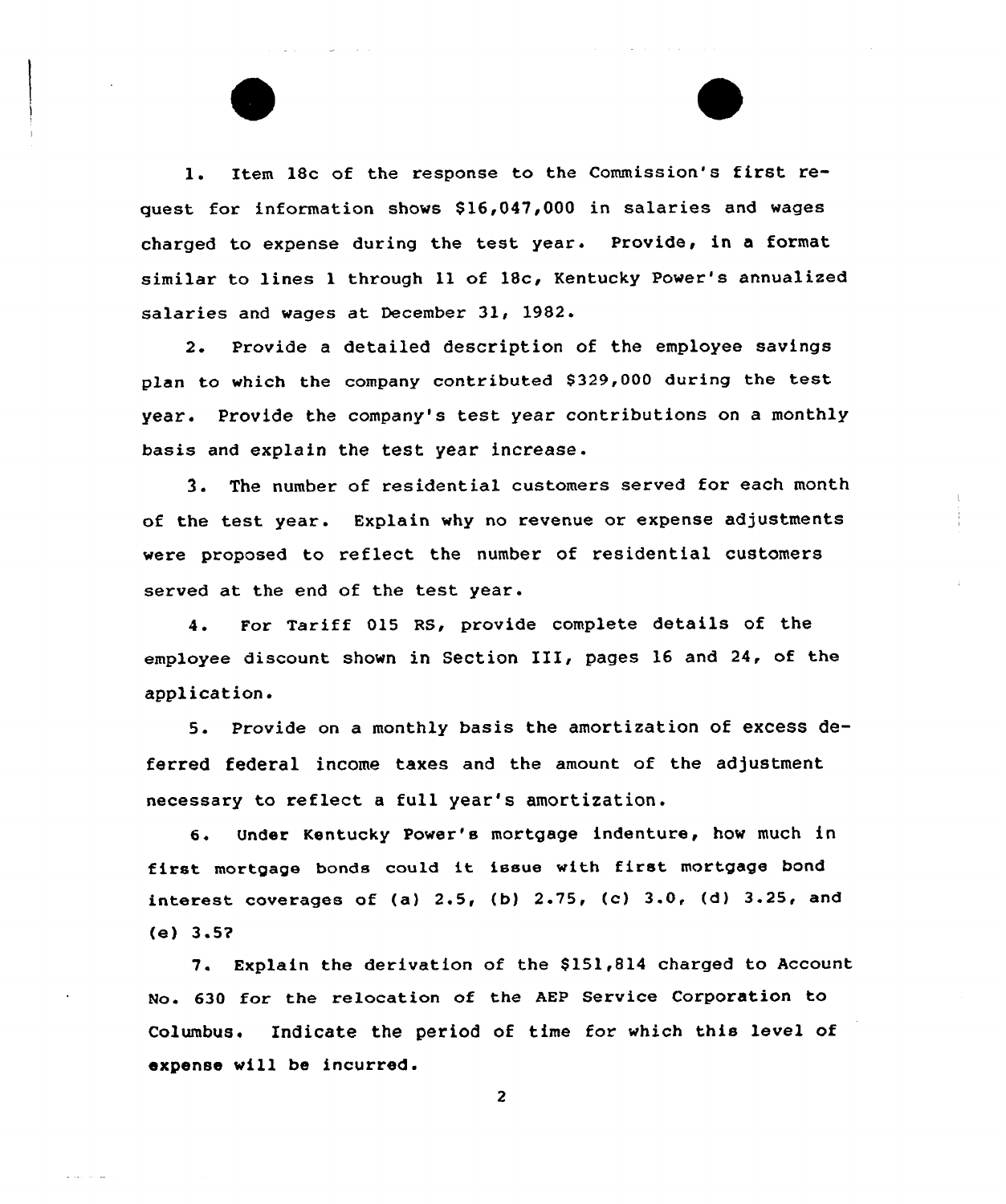8. During the test year Kentucky Power wrote off \$12,000 to nuclear power plant costs. Explain the nature of these costs and provide the amounts of similar write-offs made during the 5 calendar years immediately preceding the test year.

9. <sup>A</sup> comparison of the additional revenue requirement of \$ 33,083,588 proposed in the application, and the additional revenue requirement that would be proposed if Kentucky Power's capitalization did not include JDIC. Provide all workpapers.

10. Provide any studies relief upon to show that Kentucky Power's consumers will be benefitted by the proposed phase-in of CWIP into the rate base during the construction of Rockport Unit No. 1.

ll. Provide the following data for each utility subsidiary of the American Electric Power Company ("AEP"):

a. Regulatory treatment of CWIP.

b. Current bond ratings (S <sup>6</sup> <sup>P</sup> and Noody's).

c. <sup>1982</sup> Pre-tax interest coverages.

d. 1982 AFUDC as <sup>a</sup> percent of earnings.

12. Provide the following information regarding the EHV 765 KV transmission line:

a. The date construction commenced.

b. 8eneficiaries other than Kentucky Power.

c. Cost-bearers other than Kentucky Power.

d. AFUDC accrued as of December 31, 1982.

13a. Provide a complete description of the relationship between Kentucky Power and AEP including services provided,

 $\overline{\mathbf{3}}$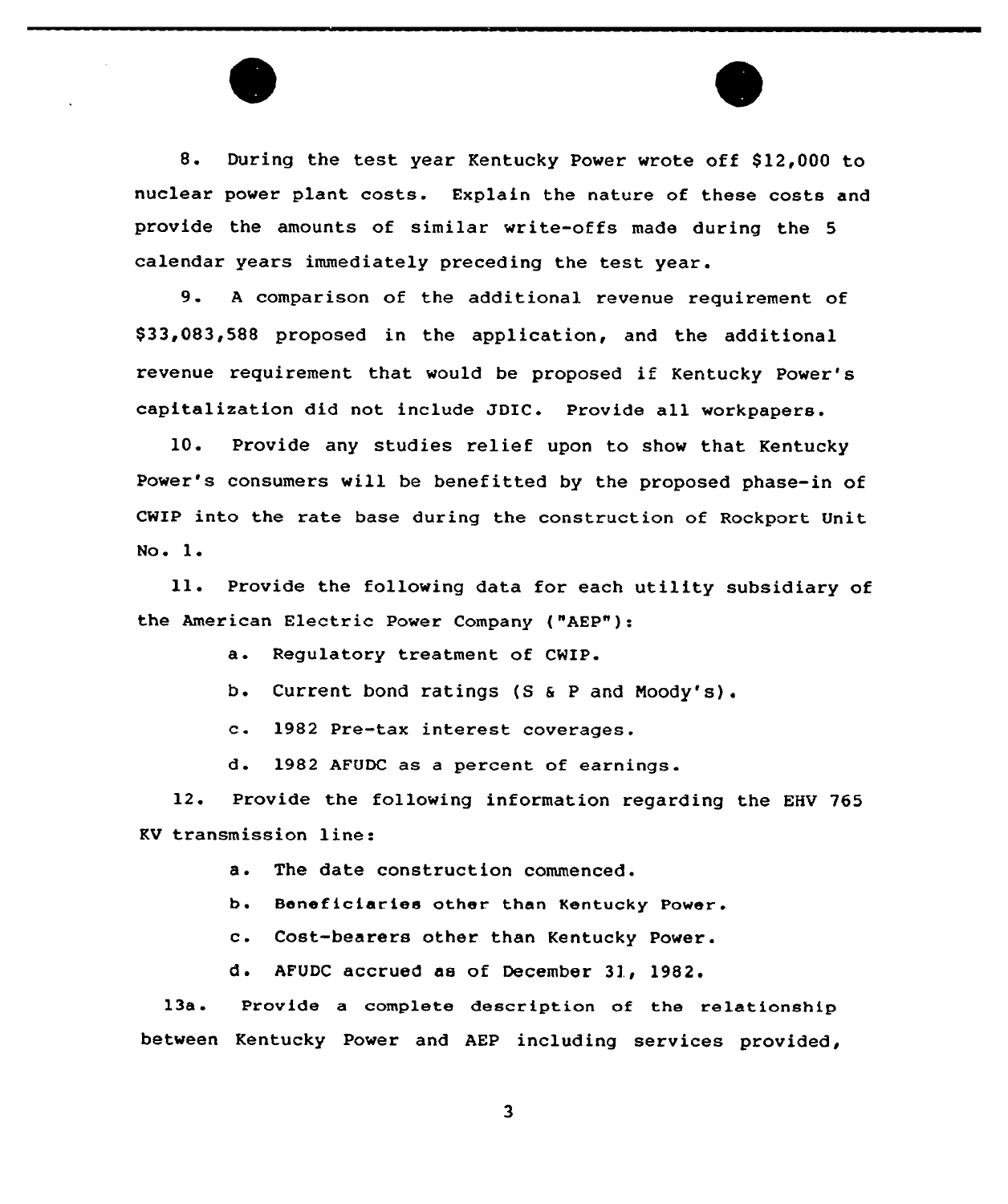shared costs, allocations of costs and the basis of cost allocations.

b. Provide the amounts and a description of all expenses incurred during the test year for payments to AEP.

c. Provide the amount of the tax loss incurred by AEP for calendar years 1978 through 1982 and the amount of the losses allocated to Kentucky Power in each of those 5 years.

14. Provide complete details of the proposed normalization of the book/tax timing differences for Clearing Accounts and Uncollectible Accounts.

15. Explain why the 8501,000 of unamortized debt premium, included in the amount outstanding in item  $2a$ , sheet  $2$ , of the first staff request, was not included in the amount outstanding in vorkpaper S-l, page 5, section V.

16. Reconcile the difference between the 10.3 percent annual cost of debt listed on workpaper S-l, page 5, section <sup>V</sup> and the 10.185 percent annualized cost of debt listed on item 2a< sheet 2, of the first staff request.

17. Update item 1, sheet 4, of the first staff request, for the first quarter of 1983.

18. Update item 4b, pages <sup>2</sup> and 3, of the first staff request, to include data for the first quarter of 1983.

19. How did Mr. Benore develop his 11 percent estimate of the future long-term government bond rate on line 9, page 18, of his prefiled testimony?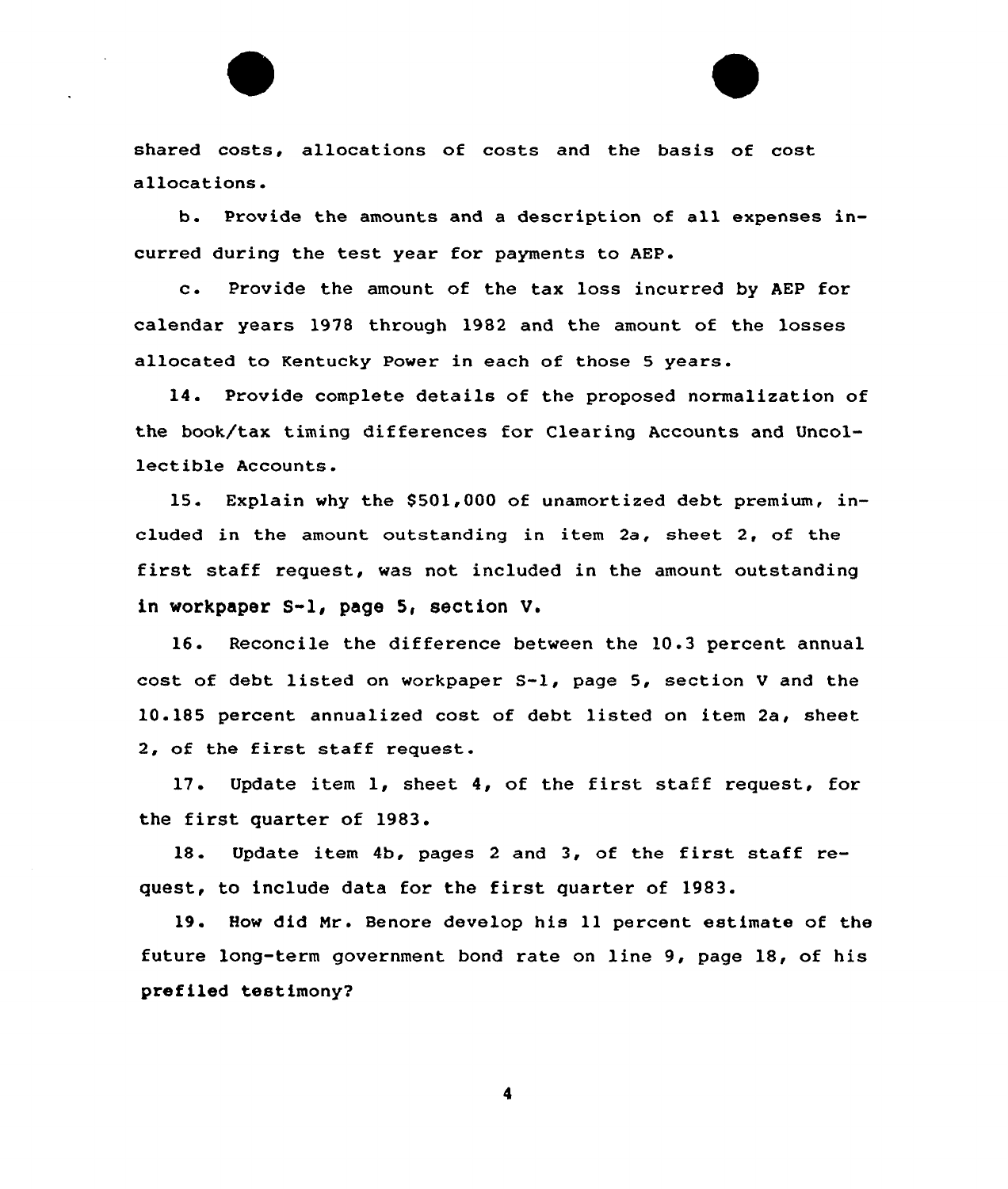20. When will Kentucky Pawer begin the interim financing program referred to on lines 17 through 19 of Nr. Naloney's prefiled test imony2

2la. Submit updates of Kentucky Power's financing, when available, to reflect new issues of common stock, preferred stock and long- and short-term debt. For common stock, submit updates as shown on format 4a, item 4a af the first staff request. For preferred stock, submit updates as shown on format 3, schedule 2, item <sup>3</sup> of the first staff request. For long-term debt, submit updates as shown on format 2a, schedule 2, item 2a of the first staff request. For short-term debt, submit updates as shown on format 2b, item 2b of the first staff request.

b. Update embedded cost rates to reflect the issuance of new securities or the retirement of old securities, since the end of the test year.

22. Provide a schedule showing, by month for the test year, the unused balance of the  $$150,000,000$  line of credit referenced on lines 14 and 15, page 30, of Mr. Boyle's prefiled testimony.

23. Provide workpapers showing how the \$90,000,000 unused balance, referenced on line 16, page 30, of Nr. Boyle's prefiled testimony, was determined.

24a. In reference to Exhibit LRJ-1, page <sup>2</sup> of 2, describe how the demand cost per KWH is calculated.

b. Perform at least two calculations to demonstrate the calculation and identify all sources of information used.

25a. With regard ta the models specified on page 13 of Jahn's prefiled testimony, provide all other statistical results associ-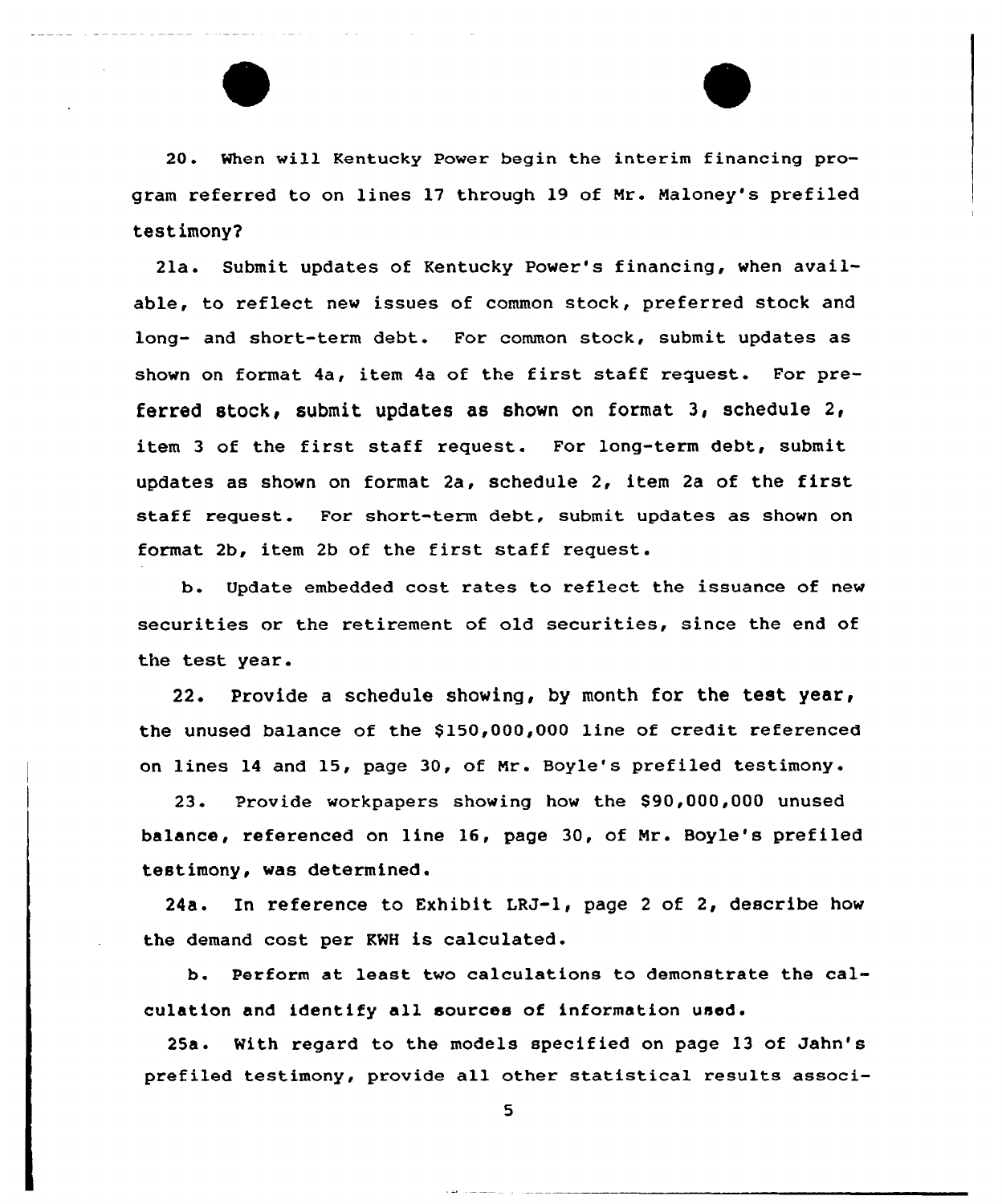ated with the models. Include the statistical errors of the  $co$ efficients in the models, the tests for significance of the regression coefficients, Durbin-Watson statistics, and any other relevant statistics for each of the regression equations.

b. Identify the source of all data used in the regression equations and provide a narrative description of how the data was developed and/or converted for use in the regression equations.

c. Specify any alternative models considered and provide the relevant statistical results from these models and an explanation of vhy they vere not used for this analysis.

26. Provide workpapers to support the cost per unit of CP demand of 86.5470/kw, cost per unit of NCP demand of 81.9526/kw, and cost per unit of  $\Sigma$ NCP demand of \$.4296/kw as listed on pages 15 and 16 of Jahn's testimony.

27. Provide copies of any interruptible tariffs filed by other AEP subsidiaries in any other jurisdiction.

28. What is the cost of the signal system which an interruptible customer is required to purchase?

29. How many customers does Kentucky Power currently have with monthly demands of 5,000 kw or greater?

30. Since the price elasticity study used data for the time period 1970 through 1979, vhy was additional more current data not used?

3l. With respect to Exhibit LRJ-3, provides

a. A description of the variables used in the regression models and an explanation of why they were used;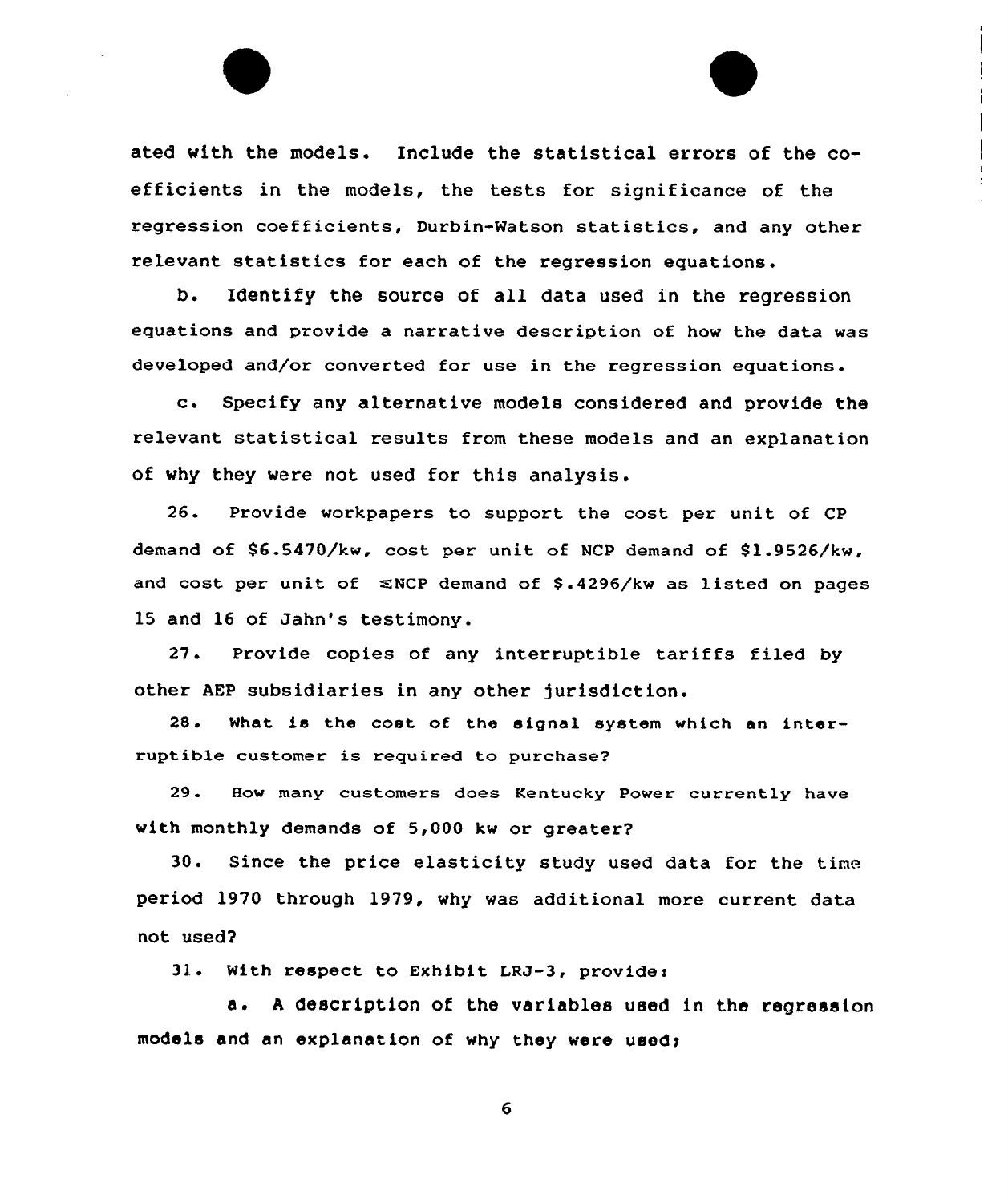

b. All data used to estimate the models, the source of all such data and any workpapers that were used to develop the data:

c. <sup>a</sup> list and narrative description of all other independent variables considered for use in each of the models;

d. ALL alternative model specifications considered by the company, and a narrative description and relevant statistical results indicating why the model was not used by the Company;

e. For the models used, the correlation matrix for each; and

f. For the models used, the correLogram and/or the autocorrelation function of the residuals.

32. On Exhibit LRJ-4, page 9 of 17, explain why the average energy expenditure per kwh was used to calculate the energy cost reduction for each class. Explain why an estimate of marginal energy cost was not used.

33. Did Kentucky Power ever include a price elasticity adjustment in designing its rats in <sup>a</sup> prior rate application. If yes, provide the case numbers. If not, explain why.

34. Describe the pole and conductor survey identified on page 6, line 10-13, of Bethel's prefiled testimony.

35. Provide a copy of all applicable workpapers and documentation used to develop the allocation factors for the class cost of service study for the test year ending December 31, 1982.

36. In reference to Bethel prefiled testimony, page 7, lines 17 to 11, describe and provide details of the minimum system

 $\overline{7}$ 

والمتوافق للمرابط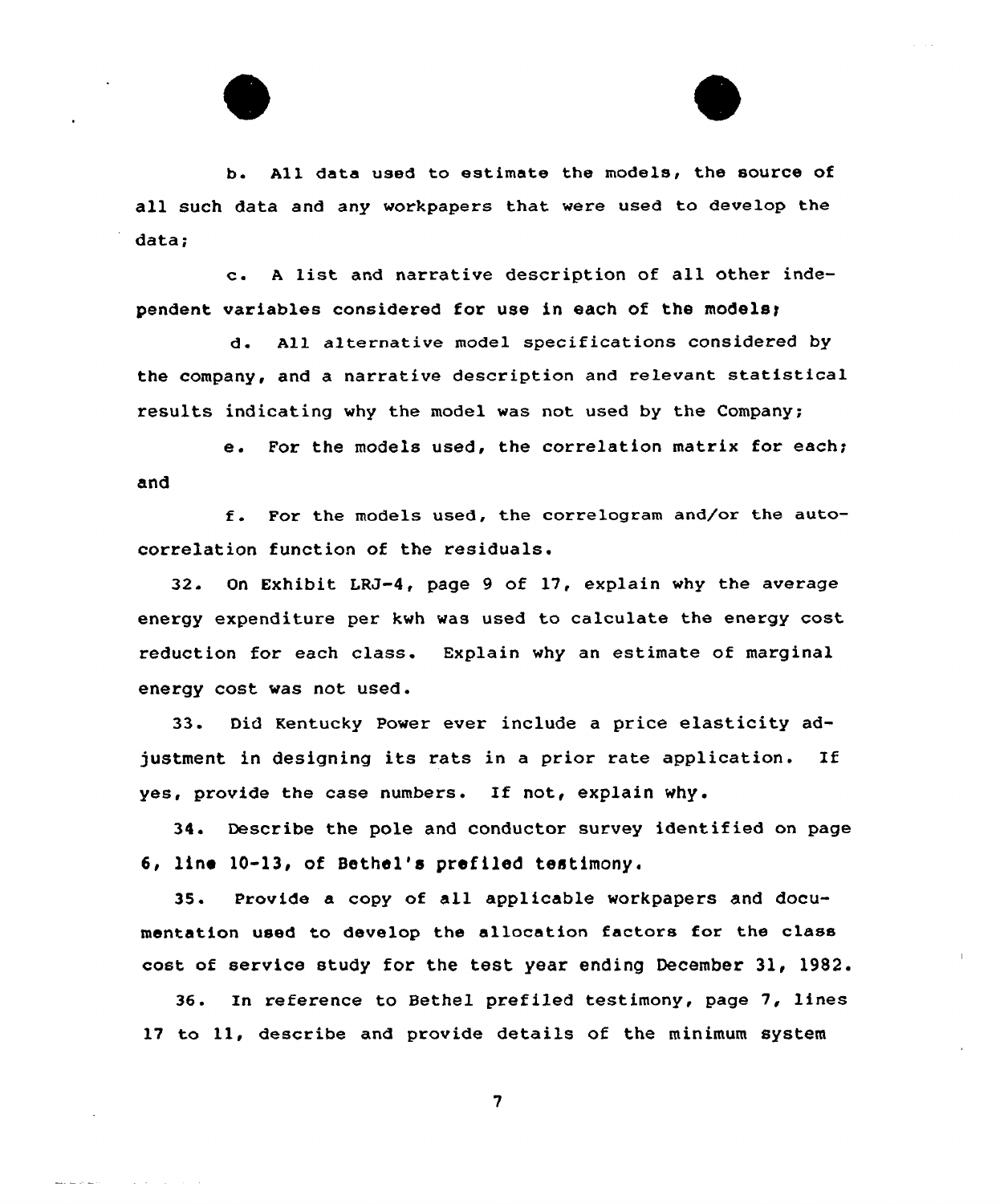

37. Page 18 of Bethel's testimony identifies three categories of the literature investigation concerning interclass business risk differences.

a. Provide <sup>a</sup> bibliography of all published articles reviewed in category one.

b. Provide the reports of two research projects conducted by well known consulting firms.

c. Provide <sup>a</sup> list of commission proceedings reviewed in category three of the literature review. If available, provide a summary of these proceedings.

38. provide <sup>a</sup> list of the <sup>29</sup> electric operating subsidiaries mentioned on page 21, line 18, of Bethel's testimony.

39a. Is the analysis presented in Exhibit DNB-2, page 3 of 6, a cross-sectional analysis?

b. Is Kentucky Power included in the analysis?

c. For the four equations presented in this Exhibit provide  $R<sup>2</sup>$  values, the standard errors of the coefficients in the equations, the test for significance of the regression coefficients, Durbin-watson statistics, and any other relevant statistics for each of the regression equations.

40. Provide documentation for the statement on page 22, line 22-24, of Bethel's testimony that "capital market analysts 91.ve little or no consideration to customer mix in judging credit worthiness."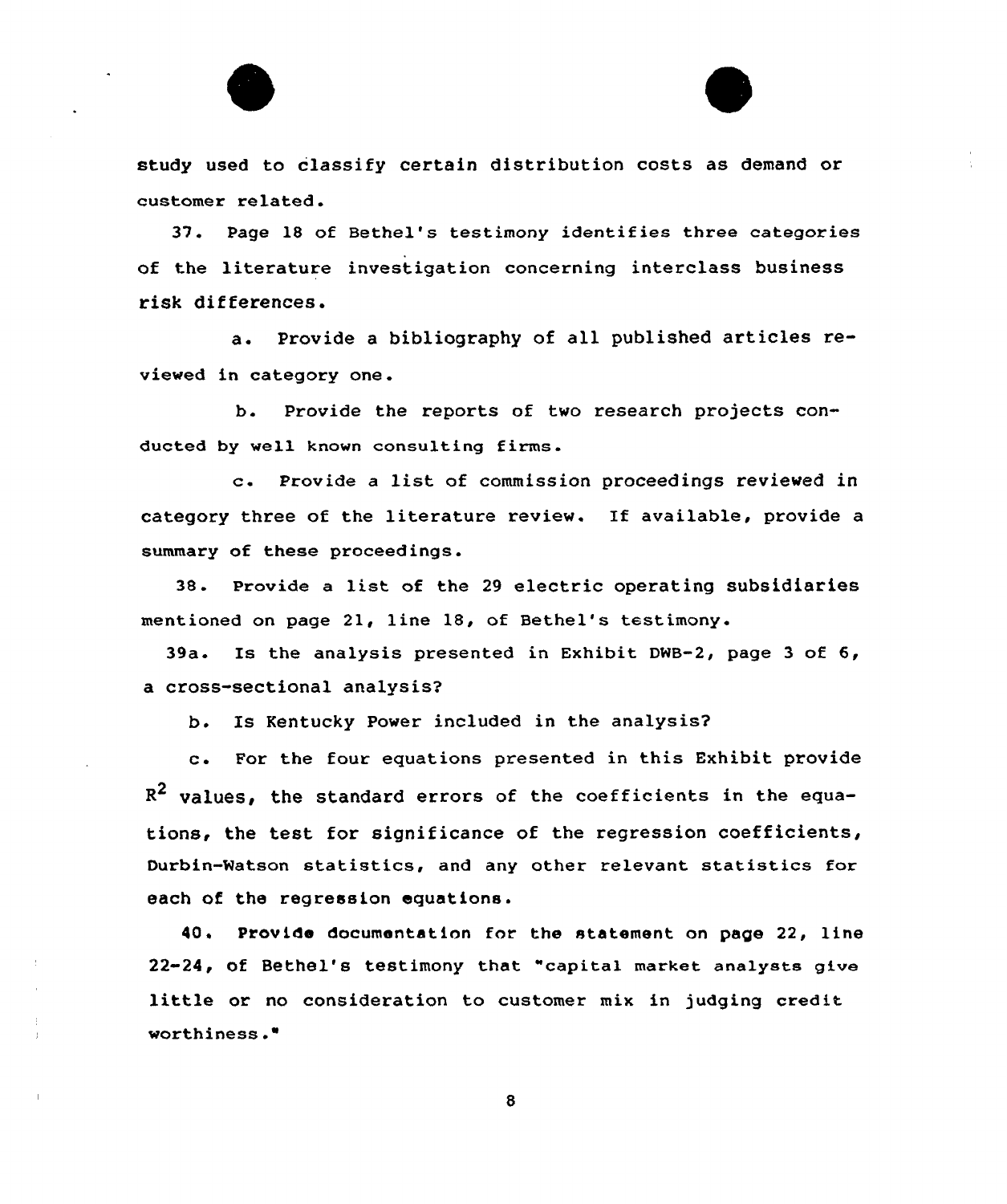



41. For each of the six time-differential cost of service studies sponsored in Berndt's testimony provide <sup>a</sup> list of all assumptions used to perform each study.

42. On page 26 of Berndt's testimony there is a discussion of how the average demand and standard deviation for a particular hour of a February 19B1 weekday can be calculated and the probability of the occurance determined by use of the S statistic. How is this calculation performed for <sup>a</sup> typical weekend hour in February 1981? Is the *8* statistic still appropriate for so few observations?

43a. En proposing to adjust plant maintenance expense for the Big Sandy generating station, Kentucky Power has calculated a normalized level of expense based on expense data for the last 13 years. Hov and vhy was this time period selected?

b. Provide for each of the last <sup>5</sup> calendar years, an analysis of Kentucky Power's plant maintenance expense shoving the actual amounts incurred for contract labor, materials, and in-house labor.

c. Provide, in genera1 terms, descriptions and schedules for cyclical maintenance performed at the Big Sandy Pover Station.

d. Provide detailed explanations and descriptions of the plant maintenance performed during the years 1973 and 1979. Provide any data necessary to explain the greater than normal levels of expense incurred in those years.

44a. What is Kentucky Power's target coal supply in tons and in days's supply?